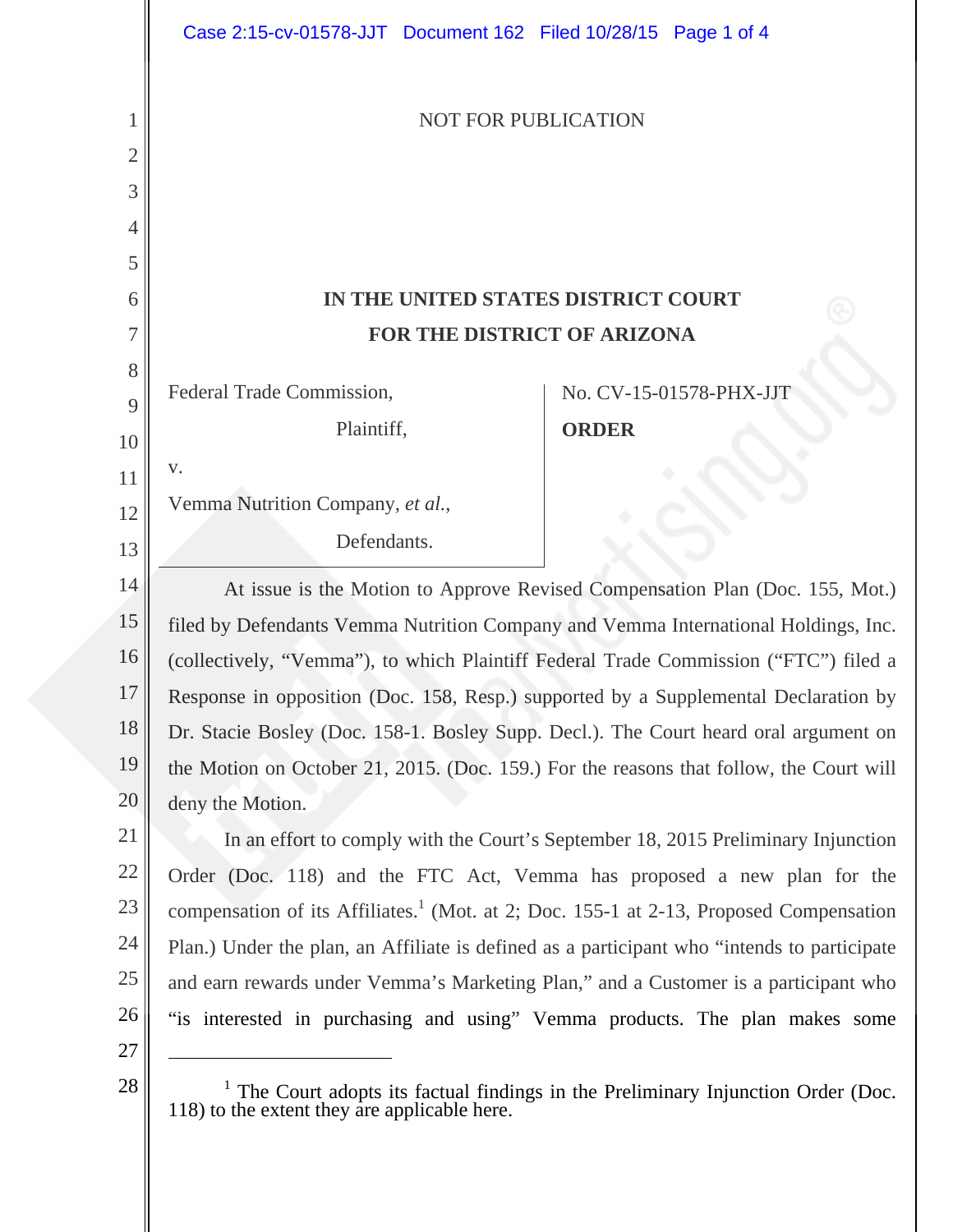## Case 2:15-cv-01578-JJT Document 162 Filed 10/28/15 Page 2 of 4

adjustments to the number of Personal Volume (PV) points required for an Affiliate to qualify for bonuses, and an Affiliate's own purchases of Vemma products do not earn the Affiliate qualifying PV points. Under the "51% Rule," full bonuses are paid to an Affiliate if 51% of the sales of the Affiliate's organization are to Customers. When less than 51% of sales are to Customers, an Affiliate is still paid a bonus, but the portion of the bonus resulting from sales to Affiliates may not exceed the bonus resulting from sales to Customers.

8 9 10 11 12 13 14 15 16 17 18 19 20 21 The FTC objects to Vemma's proposed compensation plan on the grounds that it still incentivizes recruitment of Affiliates over retail sales in violation of the Preliminary Injunction and the FTC Act. (Resp. at 2-7.) Specifically, the FTC argues that the 51% Rule is an insufficient anti-pyramiding safeguard because it provides an Affiliate significant compensation even if most of the Affiliate's sales are to downstream Affiliates, not Customers. (Resp. at 5-7.) This argument is premised on the presumption that a downstream Affiliate's own purchases of Vemma products will be motivated by income opportunities for upstream Affiliates and not personal consumption, leading to inventory loading. (Resp. at 2-5.) For its part, Vemma contends that if the economic behavior of Affiliates is rational, they will purchase products only because they want to consume them, not because they want to allow upstream Affiliates to earn bonuses. (Oct. 21, 2015 Hr'g Tr. at 35:16-24.) Vemma also states that it will not promote or develop new sales and marketing materials that incentivize Affiliates to buy products for income opportunities rather than for personal consumption. (Hr'g Tr. at 36:5-8.)

1

2

3

4

5

6

7

28 In assessing the foreseeability that Affiliates will continue to engage in inventory loading under the proposed compensation plan, the Court must consider that Vemma is a ten year-old company with an existing culture and history and that its thousands of existing Affiliates developed their businesses in an environment in which they were encouraged to purchase product not for personal consumption, but rather to give away as samples to potential new Affiliates, among other things. (*See* Bosley Supp. Decl. at 3.) In this context, it is foreseeable that Affiliates will perceive that the proposed compensation

- 2 -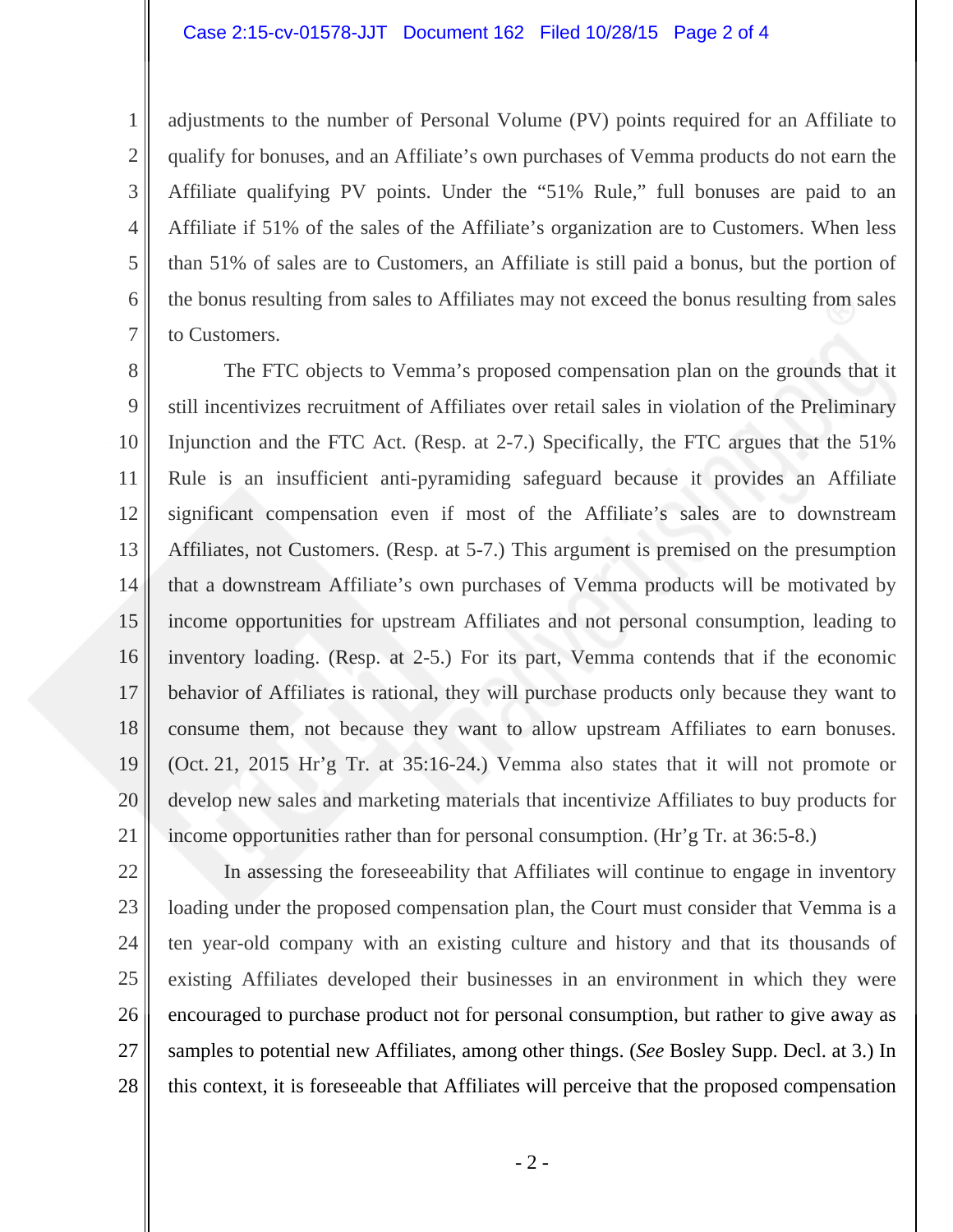structure continues to hinge bonuses on Affiliate consumption, not sales to Customers, and they will behave accordingly. (*See* Bosley Decl. at 3.)

3 4

5

6

7

8

9

10

11

1

2

The principal defect with the proposed 51% Rule is that it does not provide any real disincentive for the majority of an Affiliate's sales to be to downstream Affiliates. Using the FTC's example, if 60% of the sales of an Affiliate's organization are to downstream Affiliates and not Customers, the Affiliate is still fully compensated for the 40% of sales made to Customers—even though they did not constitute most of the Affiliate's sales—and, more disconcertingly, the Affiliate is also compensated almost 40% more for the sales made to other Affiliates—even though those sales may in fact be inventory loading. The Affiliate thus earns nearly 80% of the compensation available even though most sales were made to Affiliates. (*See* Resp. at 6.)

12 13 14 15 16 17 18 19 20 21 22 23 24 25 26 Aside from the 51% Rule, the proposed compensation plan contains neither additional anti-inventory loading safeguards nor incentives to sell to Customers rather than Affiliates. By way of comparison, the multilevel marketing company Amway was not considered a pyramid scheme under the *Koscot* test in part because it enforced antiinventory-loading safeguards that included requirements that at least 70% of the products bought by a distributor were sold to customers and that a distributor must sell products to at least ten different retail customers per month in order to earn a bonus; no bonus was paid if a distributor failed to meet these requirements. *In re Amway Corp.*, 93 F.T.C. 618, 716 (1979). As discussed above, Vemma's proposed compensation plan would give Affiliates full bonuses for meeting a lower threshold of sales to customers—51% in the Vemma plan versus 70% in the Amway plan—and Vemma Affiliates would still earn potentially significant bonuses even when the 51% threshold is not met. Nothing like Amway's ten customer rule is present in Vemma's proposed compensation plan, nor does the plan include revised retail pricing or other incentives to encourage sales to Customers rather than Affiliates.

27 28 Because the 51% Rule can provide significant compensation to an Affiliate whose sales are principally to downstream Affiliates, who may well be inventory loading, and

- 3 -